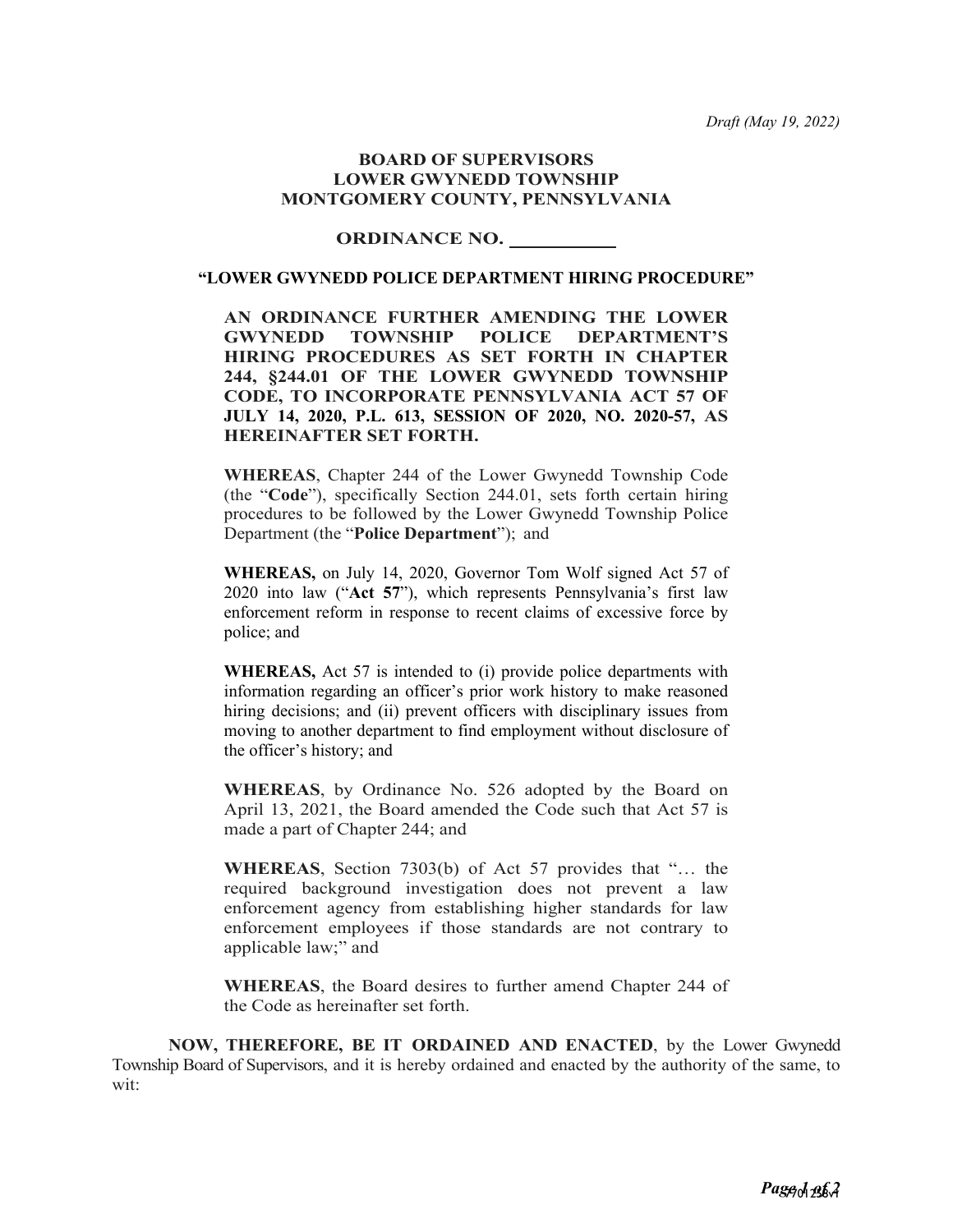## *SECTION ONE. AMENDMENT.*

Section 244.03 of the Code, is hereby amended as follows:

- (a) In Section 244.03.A(8), the words "final and binding" are deleted.
- (b) In Section 244.03.D.2(a)(1), the words "final and binding" are deleted.
- (c) In Section  $244.03.E(2)(d)$ , the words "final and binding" are deleted.

### *SECTION TWO. SAVINGS CLAUSE.*

The provisions of the Township Code of Ordinances, so far as they are the same as those ordinances and regulations in force immediately prior to the adoption of this Ordinance, are intended as a continuation of such ordinances and regulations and not as a new enactment. The provisions of this Ordinance shall not affect any suit or prosecution pending or to be instituted to enforce any of the prior ordinances or regulations except as otherwise provided by law.

## *SECTION THREE. SEVERABILITY OF PART OF ORDINANCE.*

The intention of the Board of Supervisors is that the chapters, parts, sections, paragraphs, sentences, clauses, and phrases of this Ordinance are severable. If any section, paragraph, sentence, clause, or phrase of this Ordinance is declared unconstitutional, illegal, or otherwise invalid by judgment or decree of a court with competent jurisdiction, that invalidity shall not affect any of the remaining chapters, parts, sections, paragraphs, sentences, clauses, or phrases of this codification.

**ORDAINED AND ENACTED** by the Board of Supervisors of Lower Gwynedd Township, Montgomery County, Pennsylvania, this \_\_\_\_\_\_ day of \_\_\_\_\_\_\_\_\_\_\_\_\_\_\_\_\_\_\_\_\_, 2022.

# **LOWER GWYNEDD TOWNSHIP** *ATTEST:* **BOARD OF SUPERVISORS**

By:

# **CRAIG T. MCANALLY, SECRETARY DANIELLE A. DUCKETT, CHAIRPERSON**